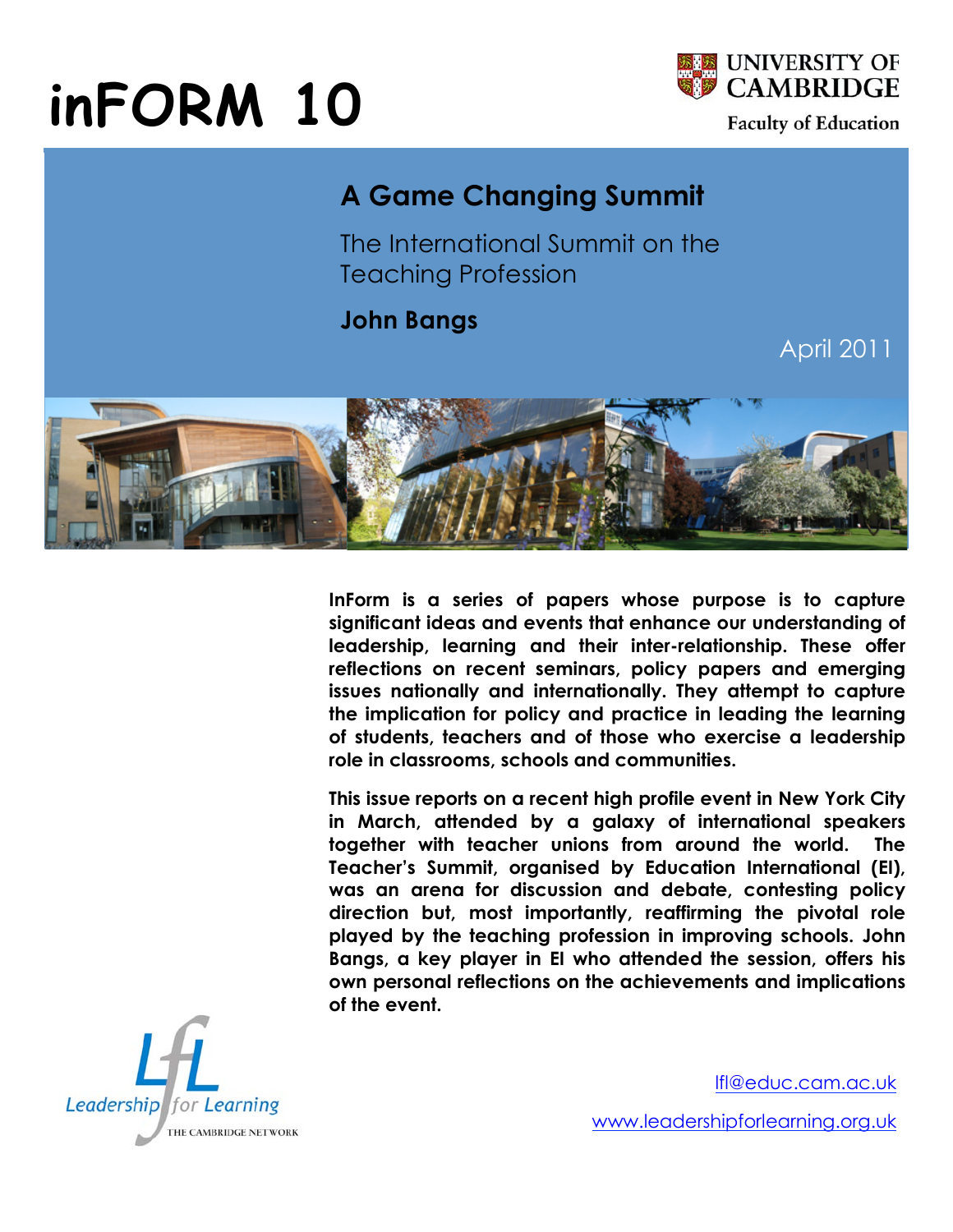

'A lot of rhetoric these days includes mention of the supposedly negative impact of teacher unions on reform.'

Professor Ben Levin

A remarkable and unique event has just taken place. Ministers and teacher union leaders from sixteen countries sat down together in New York on the 16-17 March to discuss the global future of the teaching profession. Entitled 'The International Summit of the Teaching Profession', it was the product of three organisations; the US Education Department, the Organisation for Economic Cooperation and Development (OECD), and Education International (EI). Some may be more familiar with the first two bodies but perhaps less so with the third. Yet EI's agreement to act as cosignatory to the invitation letter and its equal role in organizing the Summit was highly significant; it was the first time that the global federation for teacher unions had linked up with governments to jointly organise a conference on the future of the teaching profession.

Why did it take place? After all, as Professor Ben Levin has noted 'a lot of rhetoric these days includes mention of the supposedly negative impact of teacher unions on reform'1 as a default position for many governments. Along with my colleague Bob Harris, I represented EI in the Summit's preparations and what became clear in those discussions was the mutuality of strategic decisions taken by the US Education Department and the American Unions; The National Education Association (NEA) and the American Federation of Teachers (AFT). The first 'mutuality' is that both Unions have consistently argued that they are something much more than defensive organisations solely concerned with annual negotiations on compensation (pay) and working conditions. They represent the professional interests of their members and are centrally concerned with creating the conditions for equity and high achievement for all young people. Both Unions provide effective professional development for their members and were central in instigating the US National Board for Professional Standards. It shouldn't be so surprising therefore that an American Education Secretary dedicated to the same principles should agree to the idea of a US based Summit.

Yet two further circumstances gave this Summit an extra dimension. The first is that the NEA and AFT are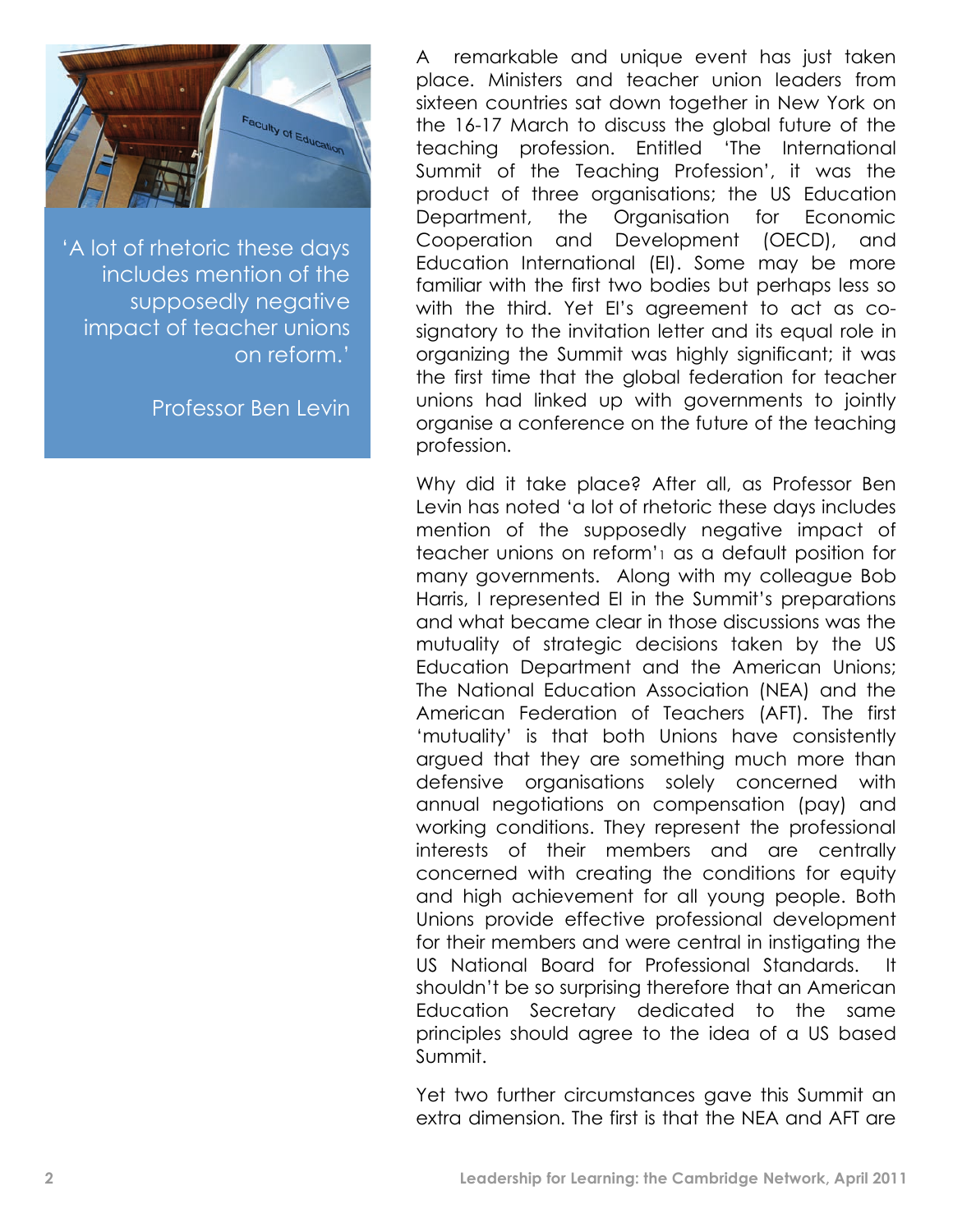

profoundly internationalist in outlook. They are members of EI and play key leadership roles in supporting teachers and development projects across the world. This internationalist perspective for education has not been a noted feature of previous American administrations. However, Education Secretary Arne Duncan is deeply interested in how the US performs in OECD's Programme for International Student Assessment - thus creating a synergy of interest with not only the American Unions but EI - which represents all teacher unions on OECD's Trade Union Advisory Committee.

The second circumstance is more immediate. Tea Party inspired Republican Administrations in an increasing number of States, including Wisconsin, have decided to drive through de-recognition of their public sector unions (the better to implement swingeing cuts) - the biggest of which are the NEA and the AFT. Duncan's decision therefore to co-host a Summit publically with representatives of teacher unions is highly significant. As the Opinion Editorial he co-authored with OECD's Angel Gurria, and as EI's Fred Van Leeuwen made clear: 'Some believe that teachers' unions are stumbling blocks to reform, but the international picture tells a different story. Many of the world's top performing nations have strong teacher unions that work in tandem with local and national authorities to boost student achievement. In the top performing education systems such as Finland, Singapore, and Ontario, Canada, teacher unions engage in reforms as partners in a joint quest to advance and accelerate learning. These high-performing nations illustrate how tough-minded collaboration more often than not leads to educational progress than tough minded confrontation.'2

'Some believe that teachers' unions are stumbling blocks to reform, but the international picture tells a different story.'

Duncan, Gurria and van Leeuwen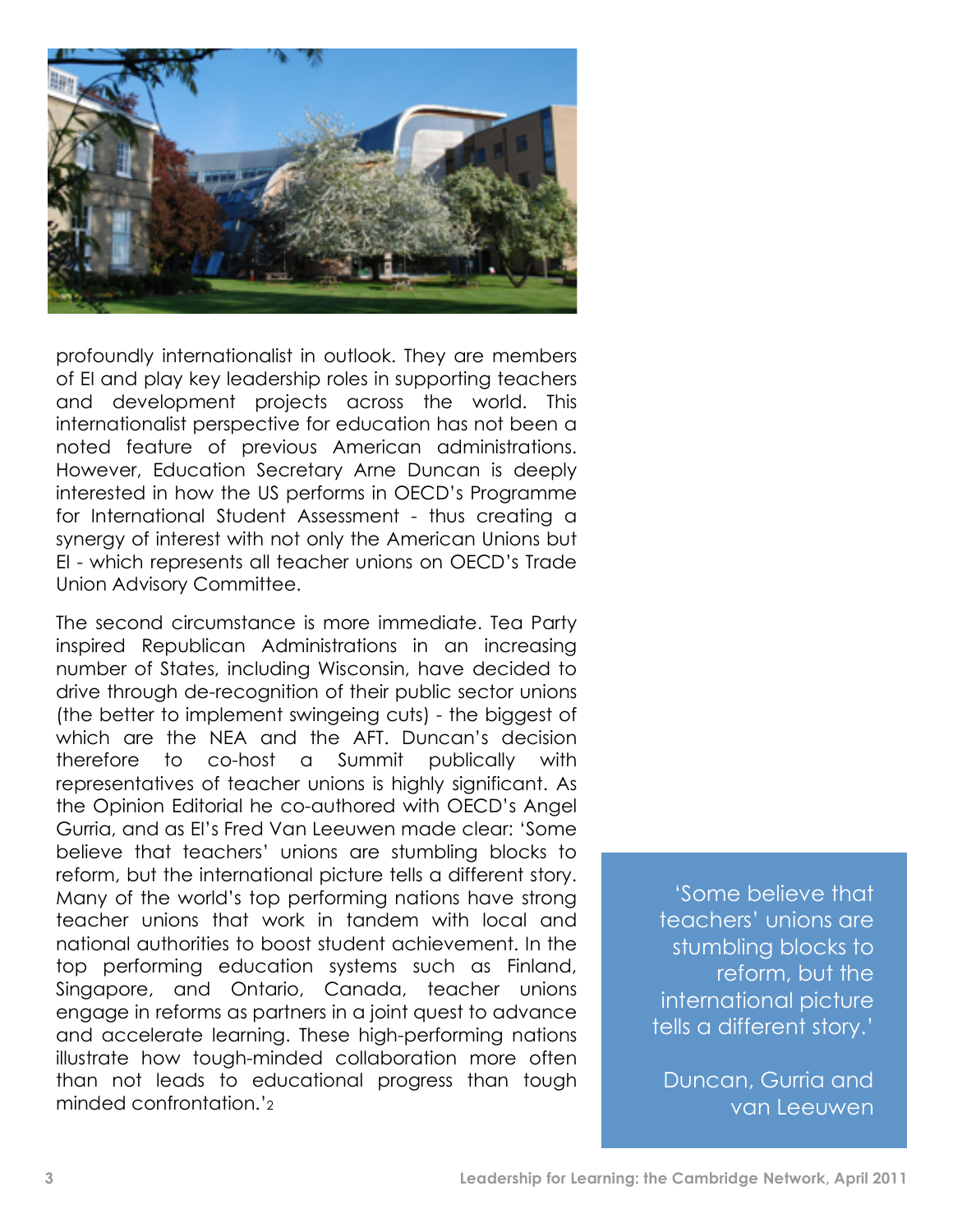This statement represents a conscious choice; that of agreeing to work with teacher unions on education reform, not to seek their elimination. It is also a choice of international significance, as is OECD's agreement to be the Summit's co-organiser. It elevates to global level something that has been very much a European concept up until now – that of social dialogue. The choice was also implicitly one in favour of publically financed education - it was no accident for example that WNET, America's public service broadcaster was a main sponsor.

Alongside the decision by the American administration to take part it is also highly significant that Belgium, Brazil, Canada, China, Denmark, Estonia, Finland, Hong Kong, Japan, Netherlands, Norway, Poland, Singapore, Slovenia, and the UK agreed to attend. Indeed China's acceptance of the invitation was intriguing since it does not recognise independent unions. Nevertheless it decided to take part in a Summit in which independent Unions played a key role. Perhaps a sign of a new openness was evident when the Chinese Minister announced that his country did not emulate 'tiger mothers' but preferred to concentrate on developing the whole child!

More countries would have attended. New Zealand's Minister withdrew at the last minute because of the Christchurch earthquake. An early decision not to invite Sweden despite EI's advocacy, because it did not conform with the OECD criteria of ' high performing and rapidly improving education systems', was, I believe, later regretted particularly since its approach to teacher involvement and its pay system featured subsequently in the OECD's background paper. Yet Japan's decision to attend was nothing short of heroic given the dire circumstances of its recent tsunami. International organisations such as the International Labour Organisation and the World Bank for their part beat a path to the Summit.

The Summit was not a talking shop - remarkable only for its unique arrangements. It took place under 'Chatham House rules', which allowed for a discussion. The co-hosts contributed to the OECD's background paper, 'Building a High Quality Teaching Profession - Lessons from around the World.'3 It contains some fascinating conclusions, particularly for the UK. It advocates effective teacher



'School reform will not work unless it is supported from the bottom up.'

Building a High Quality Teaching Profession - Lessons from around the World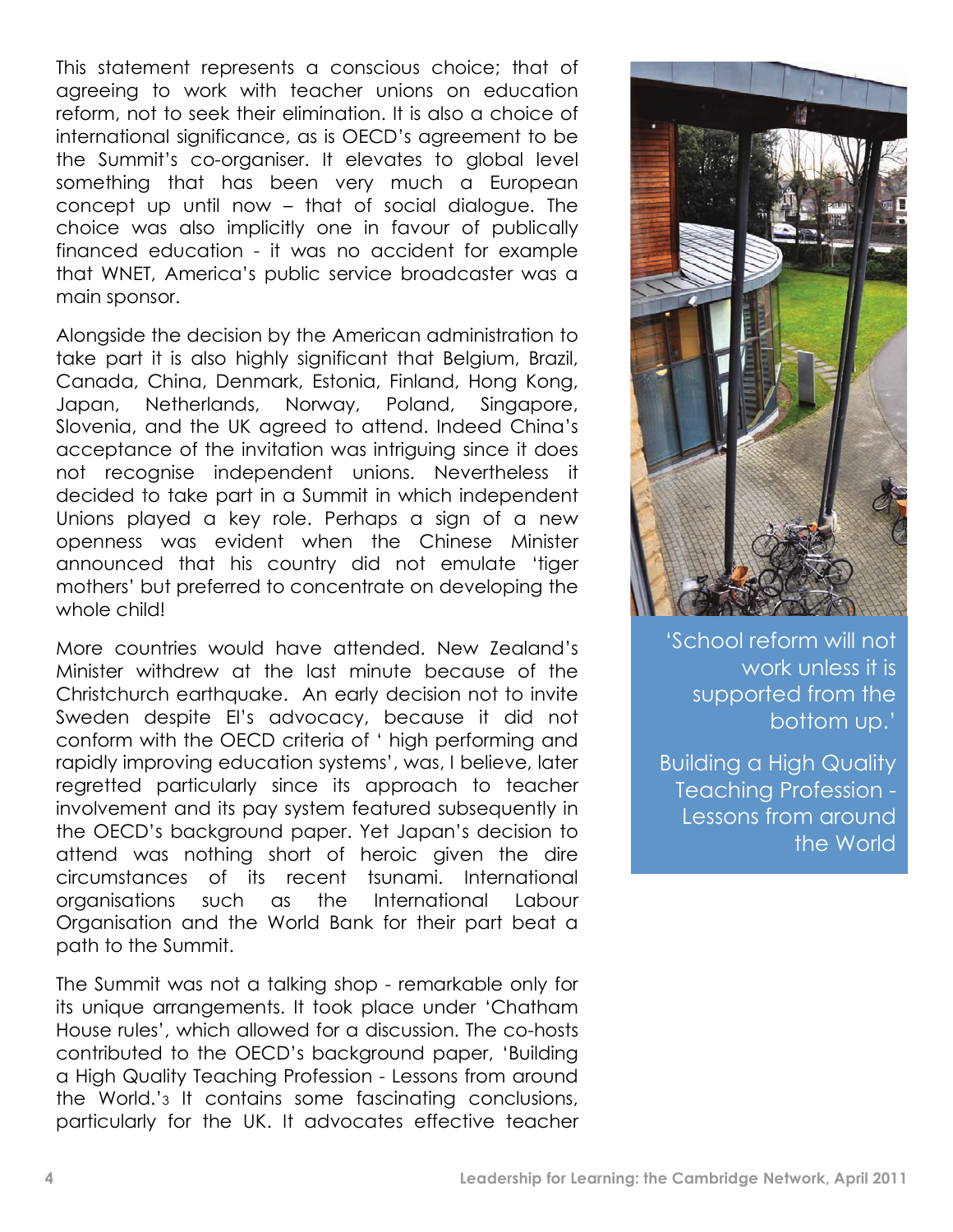policy as the way forward for outstanding education systems and recognises that 'school reform will not work unless it is supported from the bottom up'. Not surprisingly it contains frequent references to OECD's Teaching and Learning International Survey (TALIS)4; a fact which will not have gone unnoticed by the US Government which is still debriefing on whether to sign up to it. References to the importance of professional development and appraisal feature strongly in the paper and are seen as a key to teacher quality. One highly relevant finding for the English system concludes that: 'the frequently cited claim that the best-performing education systems all recruit their teachers from the top third of graduates - however that is defined - is not supported by evidence.'

In one concentrated sentence, which ought to be the cornerstone of any country's teacher policy never mind the UK's, the paper goes on to say that: 'successful reform cannot wait for a new generation of teachers; it requires investment in the present teacher workforce, providing quality professional development, adequate career structures and diversification, and enlisting the commitment of teachers to reform.'

There is much else in the background paper including sections on teacher evaluation and compensation involving an edgily neutral description of individual and group performance related pay systems.

The paper is divided up into four sections which were reflected in the Summit's agenda - 'recruitment and initial preparation of teachers'; 'teacher development, support, careers and employment conditions', 'teacher evaluation and compensation' and 'teacher engagement in reform.' The last section contains something for which John MacBeath, Maurice Galton and I argued for in 'Reinventing Schools'5: 'Teachers need to be active agents, not just in the implementation of reforms, but also in their design.'

Indeed 'Reinventing Schools' and Professor Nina Bascia's work, (a recent supper seminar speaker in the Faculty) is cited in support of the background paper's argument that; '…the better a country's education system performs, the more likely that country is working constructively with its unions and treating its teachers as trusted professional partners.'3



'The frequently cited claim that the bestperforming education systems all recruit their teachers from the top third of graduates however that is defined - is not supported by evidence.'

Building a High Quality Teaching Profession - Lessons from around the World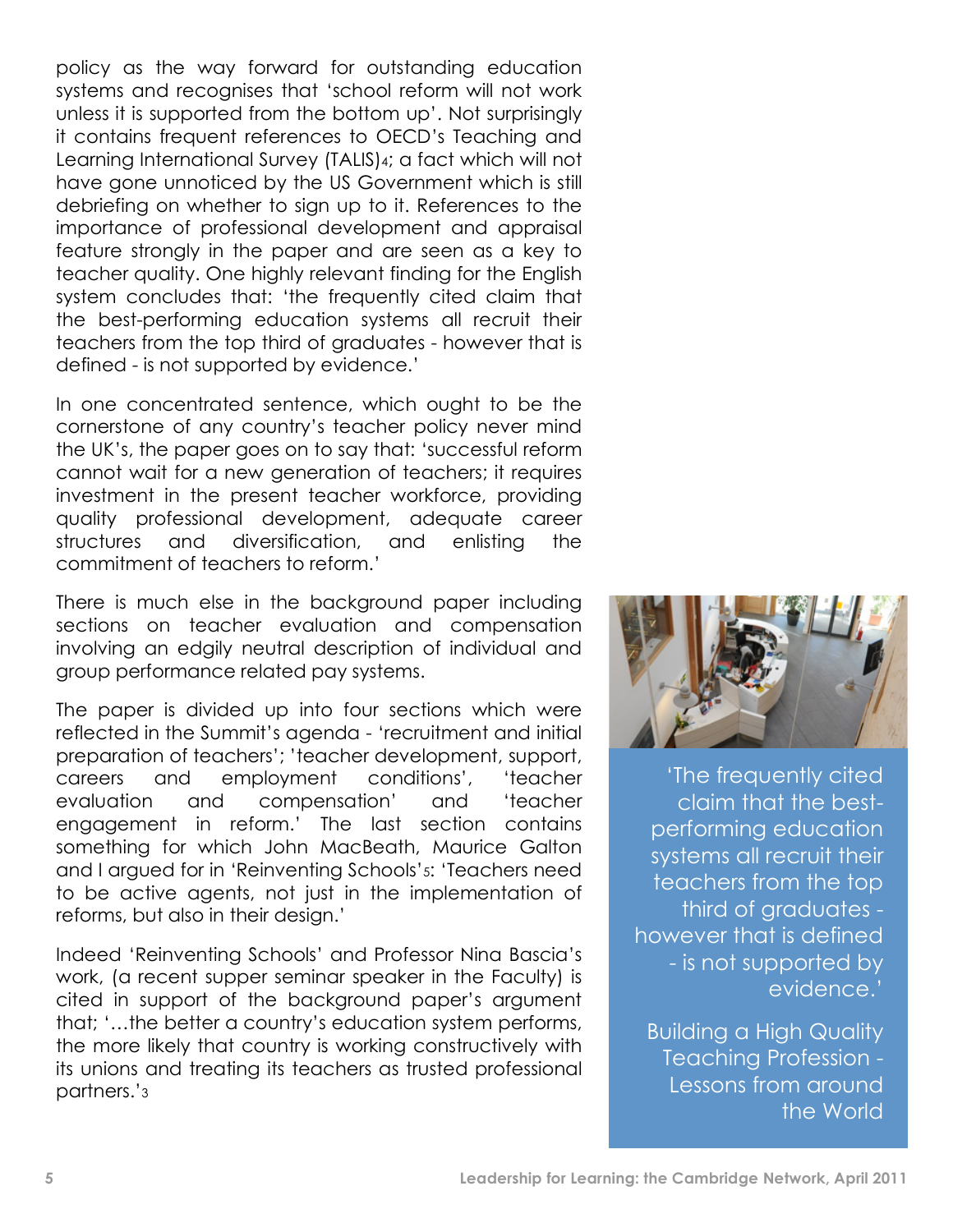

'The better a country's education system performs, the more likely that country is working constructively with its unions and treating its teachers as trusted professional partners.'

Building a High Quality Teaching Profession - Lessons from around the **World** 

The Summit itself was an extraordinary affair. Linda Darling Hammond offers a good summary of its flavour<sub>6</sub>. All Government and teacher organisation representatives contributed. The organisers faced tremendous pressure to admit not just Ministers and teacher union leaders but ranks of advisers and, in the case of the US, local and regional officials. The 'participants' sat around a square of tables around which sat many more observers. The debate was introduced by OECD's Andreas Schleicher, who spoke to the background paper. Four rapporteurs - Fernando Reimers, Kai-ming Cheng, Linda Darling Hammond and Ben Levin - offered reflections at the end of each section. The conversations were facilitated by Australia's Tony Mackay. US Secretary Arne Duncan, OECD's Director of Education, Barbara Ischinger and EI's Fred Van Leeuwen welcomed the Summit. In the words of Fred Van Leeuwen: 'We have a common interest in raising the level of debate…there are very real issues in national discussions - especially as the world recovers unevenly from the fallout of the world banking crisis. At a time of cutbacks, it is all the more important to focus on teacher retention and support'8.

The debate itself was often preceded by reports from countries designated as discussion starters. The fact that the Finnish Minister highlighted Finnish teachers' knowledge skills and commitment and, as Linda noted, sounded to an American delegate 'like a teacher union President,' was all the more remarkable since she was a Conservative member of her coalition government. Her contribution complemented that of Hong Kong's whose Minister emphasised the organic relationship between teacher evaluation and development. Their contributions led to a consensual discussion marked by only one disagreement - that of gender imbalance in the teaching profession. A sharp debate focused on whether such an imbalance should be seen as a disadvantage or whether the predominance of women teachers should be seen as something to celebrate.

The discussion on the section on 'Development, Support and Retention of Teachers' drew its consensus from the background paper but not before a spiky discussion about test data driven performance tables with the UK teacher unions responding sharply to the England Minister's criticism of 'mushy' information. This section also included reflection on the most effective forms of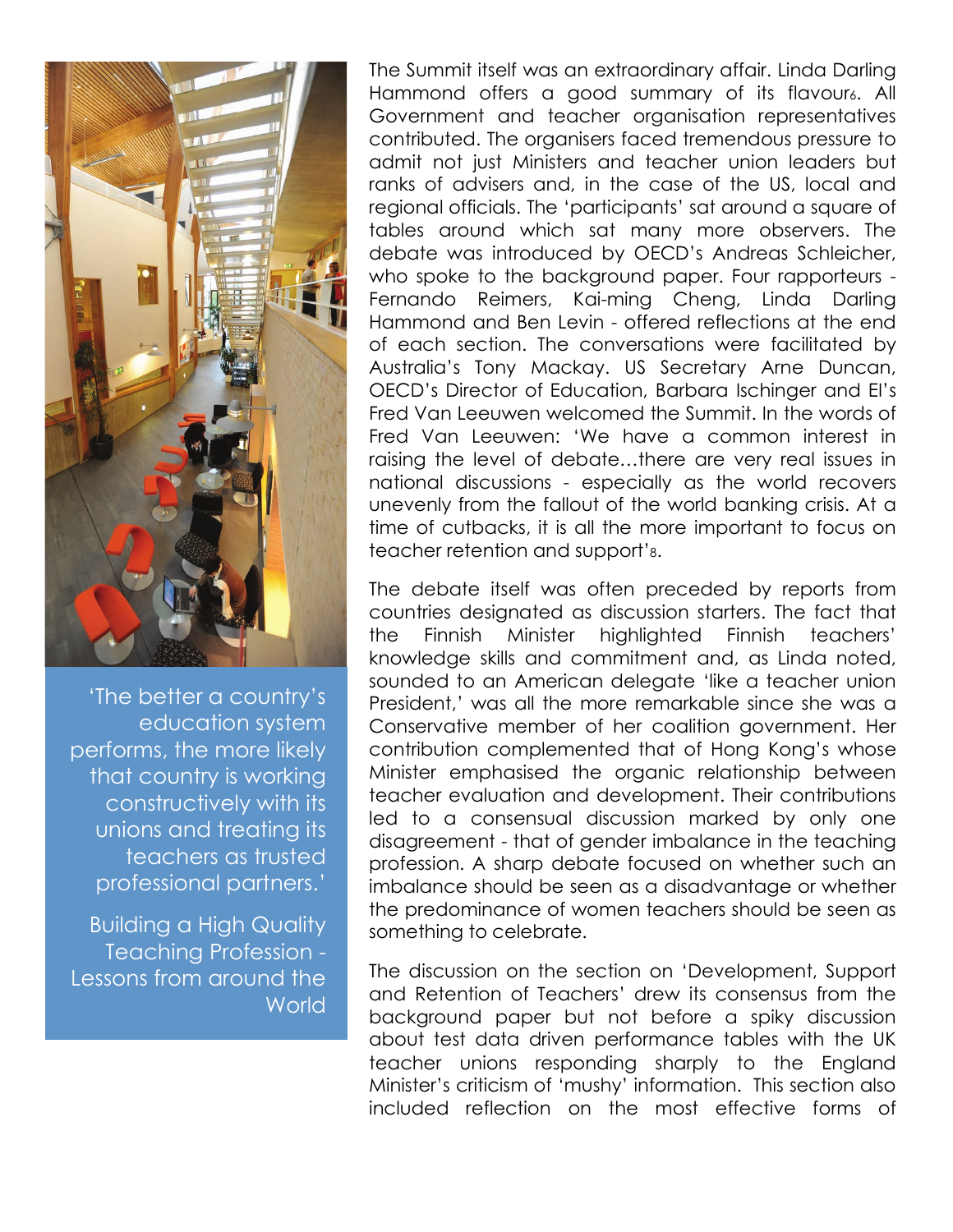professional development - collaborative professional development - and the mismatch between collaborative professional development and individualised high stakes performance measures including individual financial incentives.

The game-changing discussion focused on teacher evaluation and compensation. This was largely to do with the synergy between the US Unions and the presentation by Singapore's Minister and its teacher Union leader. There was little disagreement for the proposition that governments needed to understand what evaluation was for and that clear distinctions had to be made between evaluations of the system, the school, the teacher and the child. The way was clear for a fierce debate on the merits and demerits of performance related pay. The Singapore delegation highlighted a number of features of its teacher policy which went beyond measures which focused on leveraging teacher performance and individual incentives. In Singapore professional development is at the core of its learning service. Expectations of leadership are built into teaching tracks or career routes. Indeed the focus is on clear and exciting career prospects. Its performance system, which Singapore's Minister described as 'enhanced', focused on how teachers could contribute to the learning of their colleagues as well as self improvement. As Darling Hammond noted, performance management in Singapore is not about digitally ranking or calibrating teachers. Emphasis was put on developing the holistic development of the student and on pedagogic initiatives and innovation. On pay/compensation both Minister and Union representative said that pay had to be taken out of the consideration of career choice. In other words, pay should not be an inhibiting factor for a prospective teacher considering joining the teaching profession. Pay was a necessary but not sufficient condition for entering teaching it was argued. The Singapore delegation emphasised that teacher evaluation was a formative process and that teacher development was systemic to teacher policy. Pay/compensation based on teacher achievement and success was a consequence not the determinant of teacher policy.

This description was in synergy with teacher policies in such countries as Finland and Norway as well as in recent policy initiatives from the American Unions. The NEA, for example, had just published a policy document, 'Teacher Assessment



'The game-changing discussion focused on teacher evaluation and compensation.'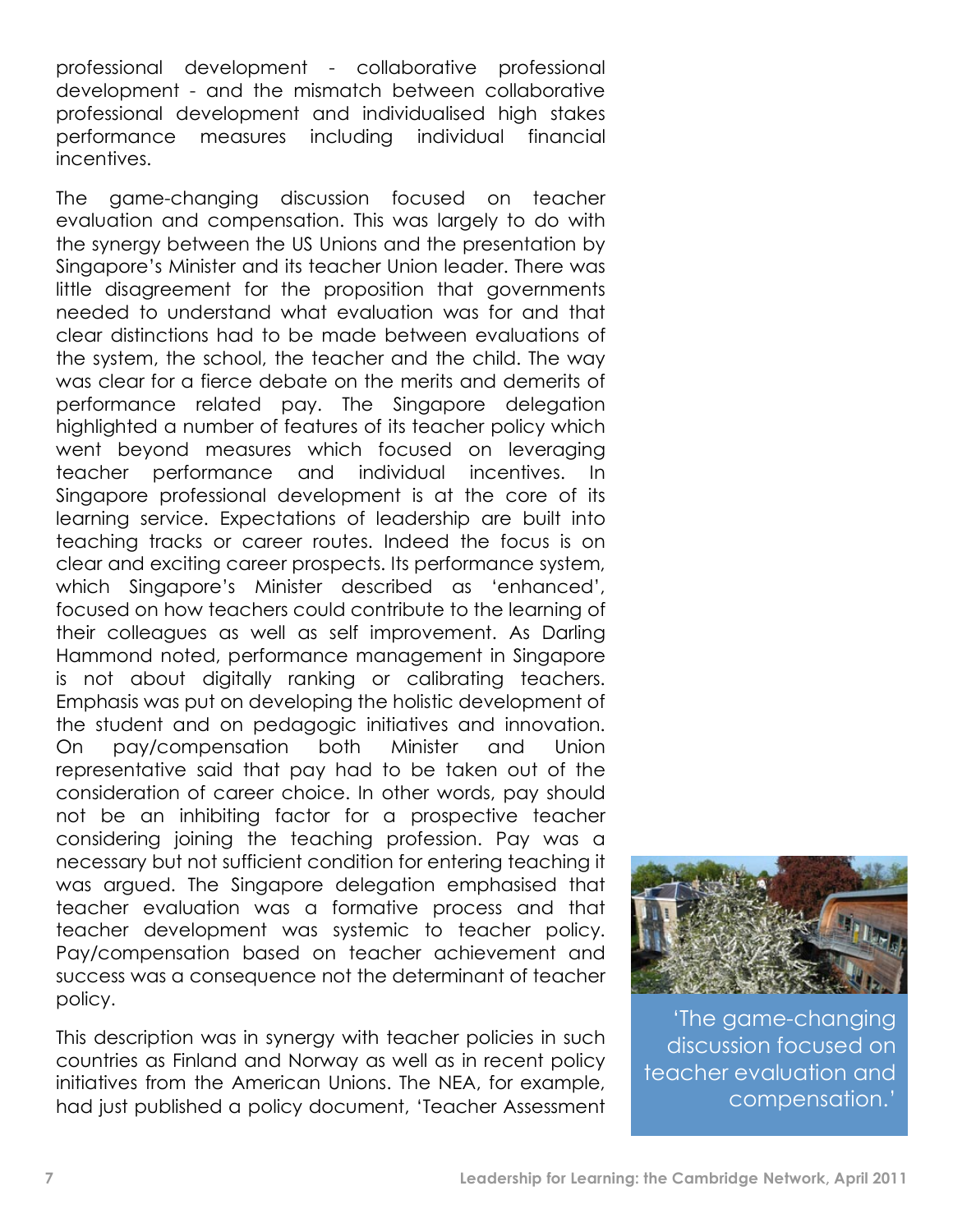and Evaluation' focusing on a similar systemic approach to teacher evaluation and development. The debate on merit pay had not gone away but had been sidelined by a debate on what really mattered in teacher policy. What had also not gone away was something that Brazil reminded delegates of -the right to a common entitlement to learning. Deemed a rapidly improving country, its delegation emphasised that its first task had to be to ensure that all its pupils were actually offered, and received, education in the first place.

The final section on teacher engagement in reform contained few fireworks. Governments and delegates focused on discussing future arrangements for partnership. If there was any edge to this last session it was on delegates wishing to further explore educational issues raised by the Summit. A number of governments asked their teacher representatives to contribute and vice-versa.

Summing up, Arne Duncan committed himself to hosting a future forum for dialogue. Responding to EI President Susan Hopgood's proposal for a global forum on teacher policies, Duncan agreed to a further Summit in 2012 and it was reported that the Netherlands Government would consider hosting a similar event in 2013.

The Summit was a first and it worked because there was consensus on the importance of the topic - teacher policy. The McKinsey aphorism that no education system can be better than the quality of its teachers was often referred to. Had the debate been about the structure of the education system and the role of the private sector it would have been a very different conference. There is a lesson there.



## *John Bangs is Senior Research Associate with Leadership for Learning: the Cambridge Network at the University of Cambridge Faculty of Education and Special Consultant to Education International.*

*Recently retired from the National Union of Teachers where he was Assistant Secretary in Education, Equality and Professional Development, John continues to work internationally with the Organisation for Economic Co-operation and Development and the Trade Union Advisory Committee.*